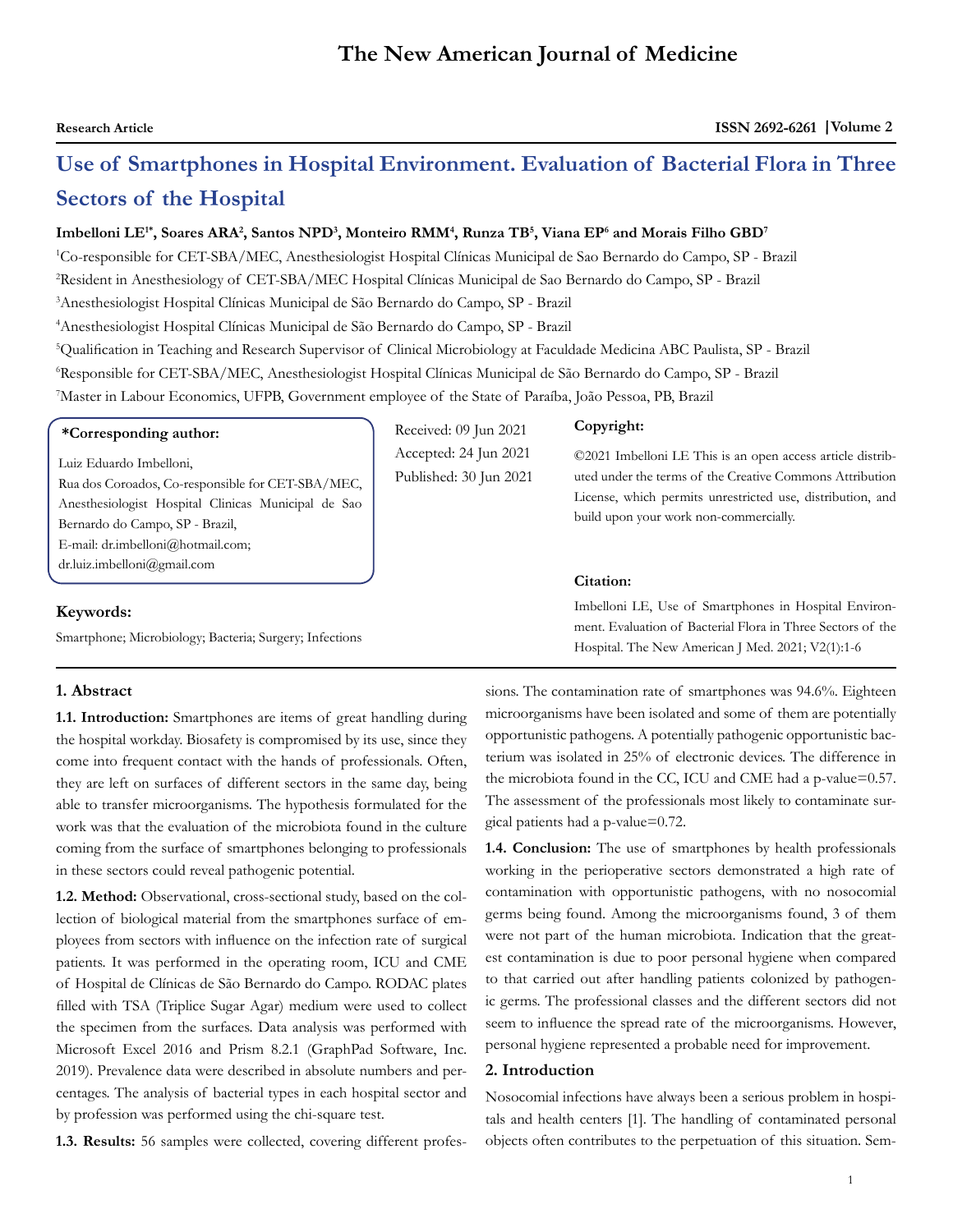melweis in 1861 had already observed the transmission of bacteria to patients through the contaminated hands of health professionals [2]. Smartphones are projected as items of great handling during the workday of employees in any hospital environment: today, research is carried out on bases for conduct, information sharing, calculations, online case discussions with multidisciplinary teams from others centers and even from other countries or, simply, to facilitate personal communication [3, 4].

In hospitals, this widespread use of cell phones was configured as an important aid in conducting conduct; since a wide variety of data, images and results are available in real time, becoming a tool in healthcare professionals' hospitals. Disadvantages of the continuous use of cell phones include the volatility of information, dispersion of professionals in tasks that require concentration, dependence on devices to perform tasks that previously did not need these to be performed. This way, health professionals spend much more time handling these devices and transporting them to different hospital environments throughout the day.

Biosafety is another area compromised by the use of cell phones, since they come into frequent contact with the hands of professionals and are not always sanitized. In addition, they are left on surfaces in different sectors in the same day, allowing the transfer, from one place to another, of microorganisms that can lead to the development of infections in patients or the contamination of materials and supplies [3, 5].

The Surgical Center (SC) is seen as one of the places with the highest standard of hygiene within the hospital. Thus, it is assumed that the same requirements cover the workers who attend it and the equipment used in the sector [6]. Despite the high potential for transmitting possible pathogens through the handling of smartphones, there is still no consensus on the development of hygiene protocols for these devices in order to meet biosafety requirements in each hospital unit [7]. In a study carried out in an English teaching hospital, it showed that cell phones were used by 64% of doctors working in high-risk hospital areas, such as operating rooms and Intensive Care Units (ICU) [5].

The risk of infection involved in the use of electronic devices in operating rooms and other places related to perioperative care has not yet been determined, but it is known that the bacterial flora that inhabits its surface is diverse. Several types of microorganisms have been isolated by culture [7].

The main objective of this study was to analyze the cell phone flora of the professional teams of a hospital of Brazilian Health System (SUS) through the identification of microorganisms in three environments: SC, ICU, and Sterile Materials Center (SMC). The secondary objective was to identify the sector to which the devices with the greatest potential for patient contamination belong and whether the microbiota found could reveal pathogenic potential for patients.

#### **3. Methods**

This study was carried out in accordance with the Research Norms involving Human Beings (Rs. CNS 196/96) of the National Health Council, after being registered at Plataforma Brasil and approved by the Research Ethics Committee, and signing the Free and Informed Consent Form.

This is an observational, cross-sectional study, based on the collection and microbiological analysis of material from the surface of smartphones of employees from sectors involved in perioperative care and that, therefore, could directly or indirectly influence the infection rate of surgical patients.

The study was carried out by collecting samples of the surface of smartphones belonging to employees of the sectors of the Surgical Center (SC), Intensive Care Unit (ICU) and Sterile Material Center (SMC) of the Hospital of Brazilian Health System (SUS) recently accredited by the Canadian company Qmentum. Among the professionals, there were doctors, nursing technicians, nurses, radiology technicians, electronic technicians, officers, instructors, physiotherapists, nutritionists, pharmacists and cleaning assistants.

To calculate the sample size, the value of  $\alpha = 0.05$  was fixed and an estimate error of approximately  $\varepsilon = 0.10$ . Assuming that the number of employees per day is approximately 150 individuals of all specialties, the sample size of 59 people was obtained. So we added one more professional and 20 professionals from each sector were studied, being 20 SC, 20 ICU, and 20 SMC. The subjects were not randomized due to the unavailability of a previous list of professionals from the three sectors. In each of the three sectors studied, cell phone collections were carried out in an entire afternoon, in order to respect the sample size on the same day.

The exclusion criterion was only the refusal of the employee to participate in the research. The respondent's profession was taken into consideration to subdivide the research findings.

The sample collection of the microbiology of the surface of the smartphones was pressed directly to the previous region of the cell phones where the owner made greater handling in RODAC plates filled with Triplice Sugar Agar (TSA) medium were used to collect the specimen, being pressed directly to the region before. Each RO-DAC plate was 25 cm2 and allowed the counting of colonies of each isolated microorganism, the examination being carried out by the hospital´s laboratory, without knowing the origin from which it came. Subsequently, they were placed for incubation in an at 36º C for 18 to 24 hours. The bacterial groups were grouped into opportunistic pathogenic microbiota and non-pathogeni microbiota.

Data analysis was performed with Microsoft Excel 2016 and Prism 8.2.1 (GraphPad Software, Inc. 2019). Prevalence data were described in absolute numbers and percentages. The analysis of bacterial tyes in each hospital sector and by profession was performed using the chi-square test.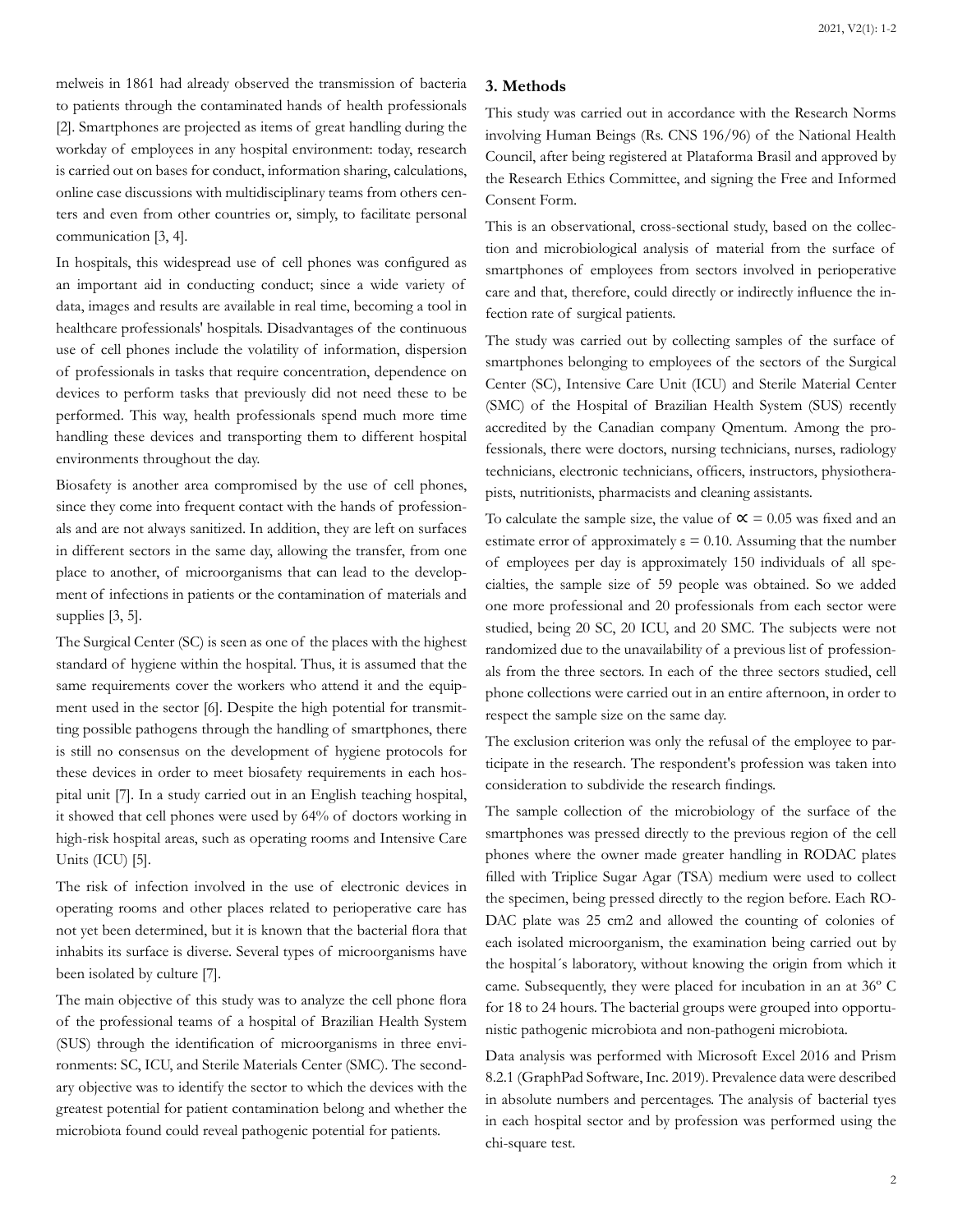#### **4. Results**

Of the total of 60 employees from the three sectors, four from SMC refused to participate in the study. The 20 from SC and 20 from ICU participate in the study. The list of the varios professionals in each sector is shown in (Table 1). No physician was found at SMC.

The rate of bacterial or fungal contamination of cell phones was 94.6%. Three cells did not show colony growth during culture. Eighteen microorganisms were isolate (Table 2) and some of them are described as potentially opportunistic pathogens (Figure 1), although most are present in the human microbiota in the airways and oral, intestinal or urethral mucous membranes. The same potentially pathogenic opportunistic bacteria were isolated in 25% of electronic

Among the microorganisms found in this study, three bacterias had a higher prevalence in the number of smartphones studied (Figure 2), as well as in each sector individually researched (Figure 3). The Chisquare test suggests that there are no differences between the prevalence of types of pathogens between different sectors (SC, ICU, SMC), with a p-value equal to 0.05 (Figure 3).

The professional classes with the greatest representativeness in the research were nursing technicians and doctors. The evaluation of the professionals most likely to contaminate surgical patients is shown in (Figure 4), and there is no significant difference (p-value  $= 0.2801$ ).

| <b>PROFESSIONALS</b>      | $SC = 20$ | $IUC = 20$ | $SMC = 16$ |
|---------------------------|-----------|------------|------------|
| Physician                 |           |            |            |
| Nurse                     | 2         | 3          |            |
| Nursing Technician        |           |            |            |
| Pharmacist                |           |            |            |
| Radiology Technician      |           |            |            |
| Physiotherapist           |           |            |            |
| Instrumentation           |           |            |            |
| Nutritionist              |           |            |            |
| Official Secretary        |           |            |            |
| Electronic Technician     |           |            |            |
| <b>Cleaning Assistant</b> |           |            |            |

**Table 1:** Professionals participating in the study

devices (Figure 1).

SC=Surgical Center

ICU=Intensive Care Unit

SMC= Sterile Material Center

| Table 2: Microorganisms isolated on the surface of smartphones |  |  |
|----------------------------------------------------------------|--|--|
|----------------------------------------------------------------|--|--|

| 1              | Staphylococcus epidermidis                             |
|----------------|--------------------------------------------------------|
| $\overline{c}$ | Bacillus sp.                                           |
| 3              | Corynebacterium sp. (not diphteriae)                   |
| $\overline{4}$ | Demabacter hominis                                     |
| 5              | Kytococcus sp                                          |
| 6              | Kocuria sp.                                            |
| 7              | Macrococcus sp.                                        |
| 8              | Micrococcus luteus                                     |
| 9              | Neisseria sp. (not meningitidis)                       |
| 10             | Penicillium sp                                         |
| 11             | Staphylococcus haemolyticus                            |
| 12             | Staphylococcus capitis                                 |
| 13             | Staphylococcus sp (non-lugdunensis coagulase-negative) |
| 14             | Rhodotorula sp.                                        |
| 15             | Streptococcus sp. grupo viridans                       |
| 16             | Staphylococcus hominis                                 |
| 17             | Streptococcus sp. Group D (not Enterococcus)           |
| 18             | Moraxella sp                                           |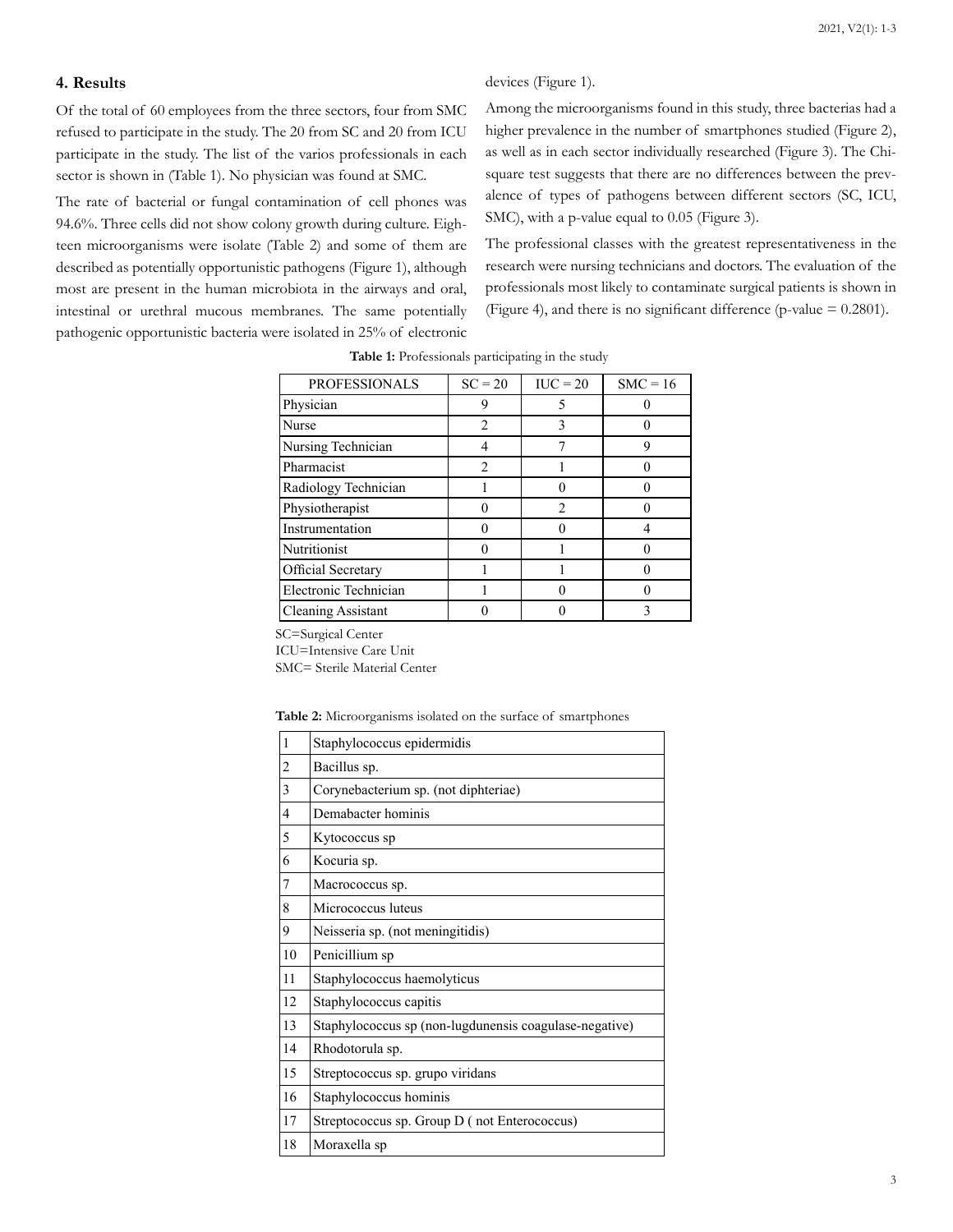

Figure 1: Microorganisms, their prevalence and classification regarding their pathogenicity.



**Figure 2:** Three bacteria had a higher prevalence in the number of smartphones studied



Types.of.pathogens

The Chi-square test suggests that there are no differences between the prevalence of types of pathogens between the different sectors (SC, ICU and SCM,), returning a p value equal to 0.05.

**Figure 3:** Microorganisms and incidence in the three sectors studied.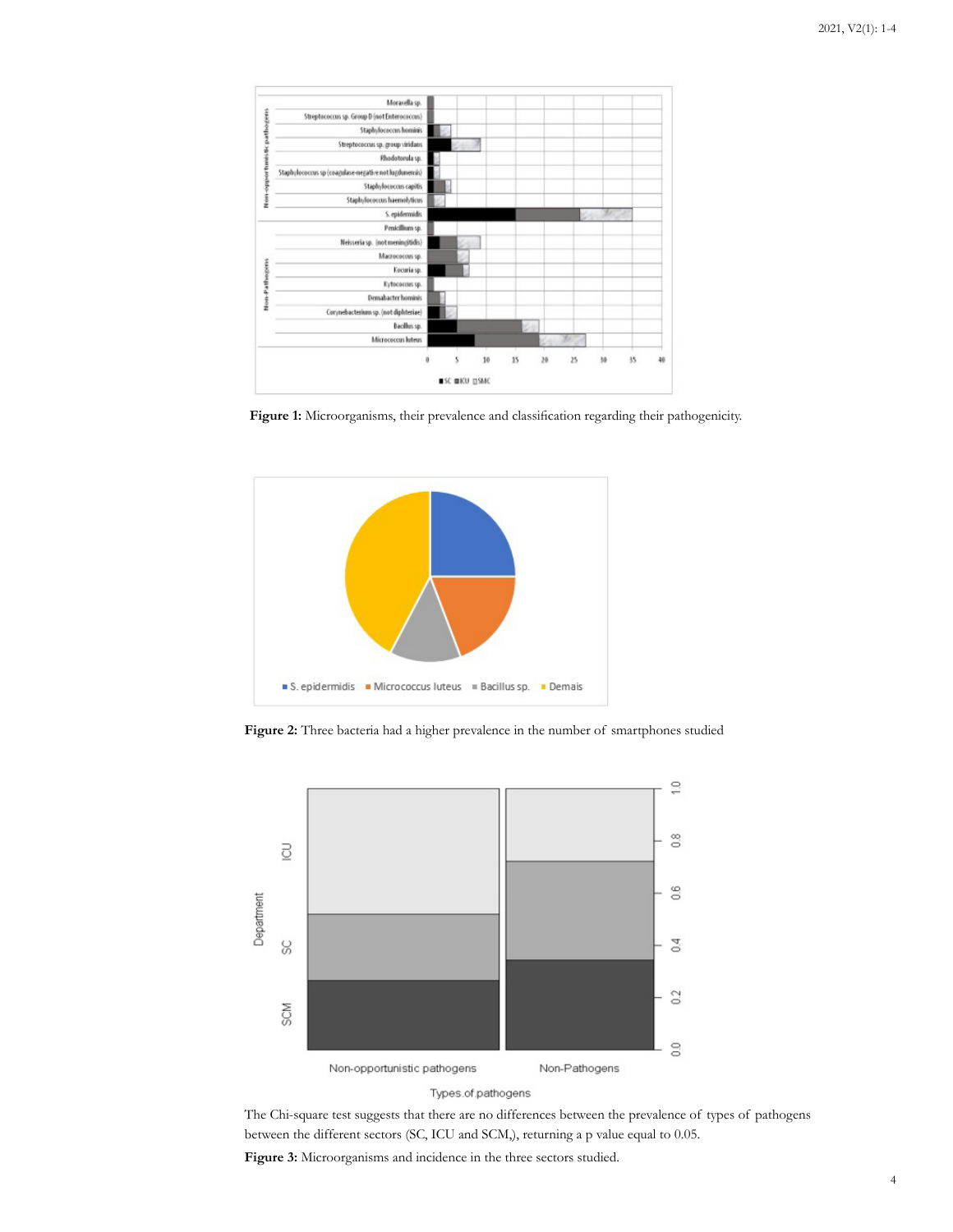

(The Chi-square test showed p-value = 0.2801)

**Figure 4:** Various professionals and types of pathogens.

#### **5. Discussion**

In this study, it was found that the smartphones of health professionals working in sectors related to perioperative care (SC, ICU, and SMC) had a high rate of contamination with opportunistic pathogenic microorganisms, however, no nosocomial germs were found. The high rate of contamination of cell phones is worrying due to the increasingly widespread use of these devices inside and outside hospital environments, and the possibility of transmission of pathogens through these electronic tools, since previous epidemiological studies have even reported contamination by multi-resistant bacteria through personal items [1 ,8, 9]. There was no statistical difference when comparing the existing microbiota on smartphones belonging to employees in the SC, ICU and SMC sectors (p-value  $= 0.57\%$ ). Thus, there was no sector that represented a greater risk of contamination of surgical patients when compared.

Smartphones have improved the quality of patient care; improving techniques, however, bringing a greater possibility of contamination between environments, given its proximity to handling with the sick [8]. It can be said, therefore, justification for the need to elaborate hygiene protocols for devices inside hospitals and health establishments. And the comparison between the pathogenic and non-pathogenic microbiota found on smartphones of the different professional classes ( $p = 0.72$ ) did not show a statistical difference in the probability of greater transmission of diseases by a given labor group.

Among the 18 microorganisms found, only three of them were not part of the human microbiota (Bacillus sp., Penicillium sp. and Rhodotorula sp.), Making us infer that the greatest contamination would occur due to poor personal hygiene when compared to that performed after handling patients colonized by pathogenic germs. This finding differs from other published articles [1, 6]. A recent review of the medical literature showed that cyclic contamination between hands and face (such as nose, lips and ear) and the difference between personal hygiene can contribute to the risk of further spread of pathogens [3]. Among the three bacterias with the highest prevalence in the three sectors (S. Epidermidis, Micrococcus luteus and Bacillus sp.), Only the bacterium Bacillus sp. originates from environmental contamination. The other two are part of the human microbiota and the bacterium Penicillium sp is the only one with potential opportunistic pathogenicity. This result supports other findings on the contribution of the use of smartphones to the bacterial spread in the hospital environment [1, 3, 7].

The comparison between the pathogenic and non-pathogenic microbiota found on smartphones of the different professional classes  $(p = 0.72)$  did not show a statistical difference in the probability of greater transmission of diseases by a given labor group.

Cell phone use has become common in areas of the hospital, including the operating room, intensive care units, and sterile materials center. On the basis of the high percentage of cell phone contamination found in this study, we would recommend periodic cell phone cleaning with appropriate materials used in other studies [10, 11]. It seems prudent to routinely disinfect cell phones in three main areas studied in this article and related to the surgical patient. Cell phones are challenging to disinfect without damaging the device. Apple and Samsung recommend cleaning their devices with a lint-free cloth, yet it is rarely done [12, 13]. We are aware of no universally accepted guidelines for the disinfection of cell phones.

#### **6. Conclusion**

Results of this study suggest the presence of an extensive microbiota on the surface of smartphones belonging to employees from environments involved in perioperative care (SC, ICU and SMC), demonstrating that smartphones are a potential source of contamination by opportunistic pathogenic microorganisms. In this accredited hospital, the presence of nosocomial germs was not observed in samples from the professionals' cell phones.